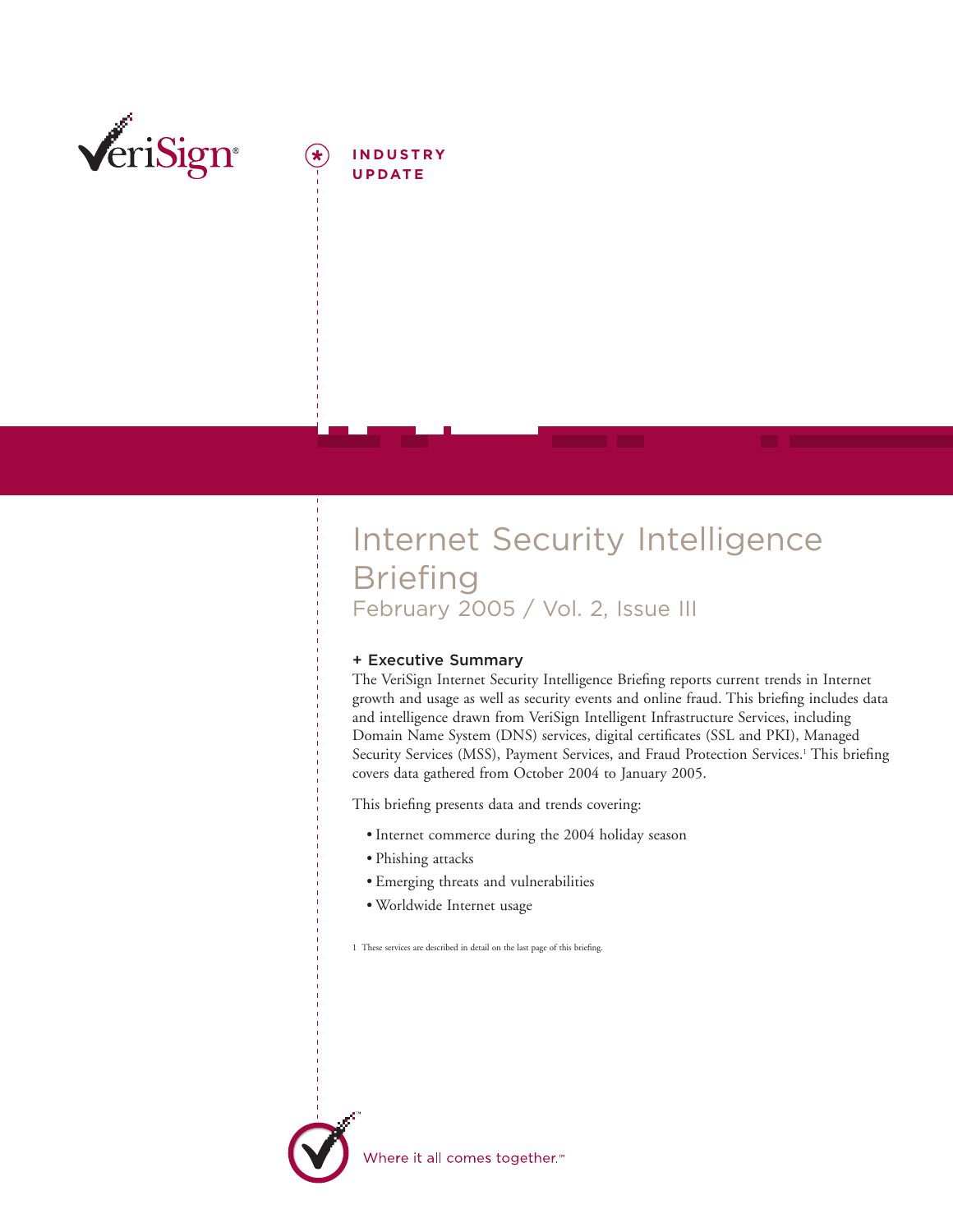

### **TABLE OF CONTENTS**

| + Summary of Key Internet Statistics                                                                                                                      | 3                                                           |
|-----------------------------------------------------------------------------------------------------------------------------------------------------------|-------------------------------------------------------------|
| + Internet Commerce and Fraud Trend<br><b>Key Findings</b><br>Strong Growth<br>Game Stores and Gift Shops Post Highest<br>Growth in 2004                  | 3<br>$\overline{3}$<br>$\overline{4}$<br>4                  |
| Top Countries by Volume of Fraudulent<br>Transactions                                                                                                     | 6                                                           |
| Top Countries by Percentage of Fraudulent<br>Transactions                                                                                                 | 7                                                           |
| + Phishing Attacks                                                                                                                                        | 7                                                           |
| + Threats and Trends<br>Conventional passwords are becoming<br>obsolete<br>Top 10 Regions of Security Events                                              | 8<br>8<br>8                                                 |
| Top Attacks seen during Q4 2004                                                                                                                           | 9                                                           |
| + Internet Usage and Security<br>Growth in Domain Name Registration<br>Growth in SSL Certificates<br>Continued Dramatic Growth in Secured<br>Seals Served | 10 <sup>2</sup><br>10 <sup>°</sup><br>10 <sup>°</sup><br>10 |
| Continued steady growth in DNS Queries<br>DNS Queries by Type (Email vs. all others)                                                                      | 11<br>11                                                    |
| + About the Internet Security Intelligence<br><b>Briefing</b>                                                                                             | 12                                                          |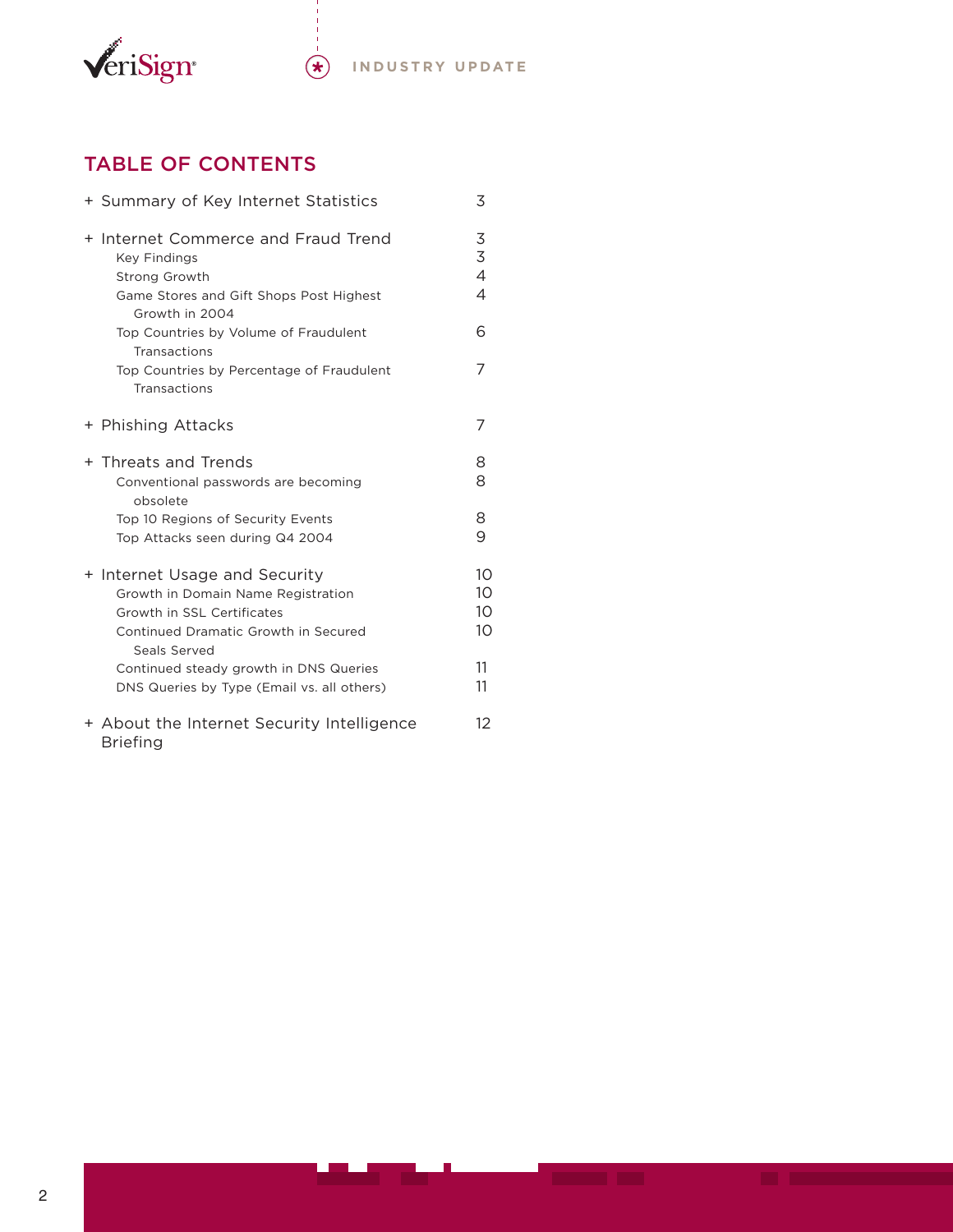

|                                                                                          | Q4 2003               | Q1 2004  | Q <sub>2</sub> 2004 | Q3 2004  | Q4 2004  |
|------------------------------------------------------------------------------------------|-----------------------|----------|---------------------|----------|----------|
| Year-over-year growth by quarter<br>in .com registered domain names                      | 17%                   | 20%      | 23%                 | 25%      | 26%      |
| Year-over-year growth by quarter<br>in .net registered domain names                      | 15%                   | 18%      | 20%                 | 21%      | 21%      |
| Average number of DNS Queries<br>answered per month in each quarter                      | 307.9 B               | 337.0 B  | 379.9 B             | 380.3 B  | 389.2 B  |
| Total number of active VeriSign®<br>SSL Certificates worldwide                           | 384.006               | 414.092  | 430.243             | 447.621  | 454.621  |
| Average number of VeriSign®<br>Secured™ Seals Served Daily                               | Data Not<br>Available | 2.7 M    | 47M                 | 7.6 M    | 9.4 M    |
| <b>Total Amount of Settled Transactions</b><br>Processed by VeriSign Payment<br>Services | \$7.71 B              | \$8.68 B | \$8.51 B            | \$8.77 B | \$9.65 B |
| Total number of Settled Transactions<br>Processed by VeriSign Payment<br>Services        | 54.19 M               | 58.66 M  | 57.45 M             | 61.62 M  | 67.79 M  |

#### **+ Summary of Key Internet Statistics**

#### **+ Internet Commerce and Fraud Trend**

#### Key Findings

The dollar volume for holiday online commerce rose 88% in 2004 compared to 2003. VeriSign processed almost \$12.0 billion in online sales between November 1st and December 31st 2004, compared to \$6.4 billion during the 2003 holiday season and \$4.0 billion during the 2002 holiday season during the comparable time periods.

Internet merchant transactions for holiday purchases rose 21% in 2004 compared to 2003. VeriSign processed more than 81.5 million Internet merchant transactions (all types) during the 2004 holiday season compared to 64.5 million during the same period in 2003 and 46 million during the 2002 holiday season. Average purchases per transaction decreased approximately 3% to \$146 in the 2004 holiday season.

Fraud Protection Services customers identified 6% of e-commerce purchases during the 2004 holiday season as "too risky." The risk of online fraud is rising with increased transaction volume, making merchants cautious when processing online transactions. Transactions are identified as "too risky" based upon a review of multiple fraud screen filters, including identification of stolen credit card numbers, comparison of shipping and mailing addresses for discrepancies, as well as other techniques such as monitoring of the origin of payment transactions by IP address geographic location.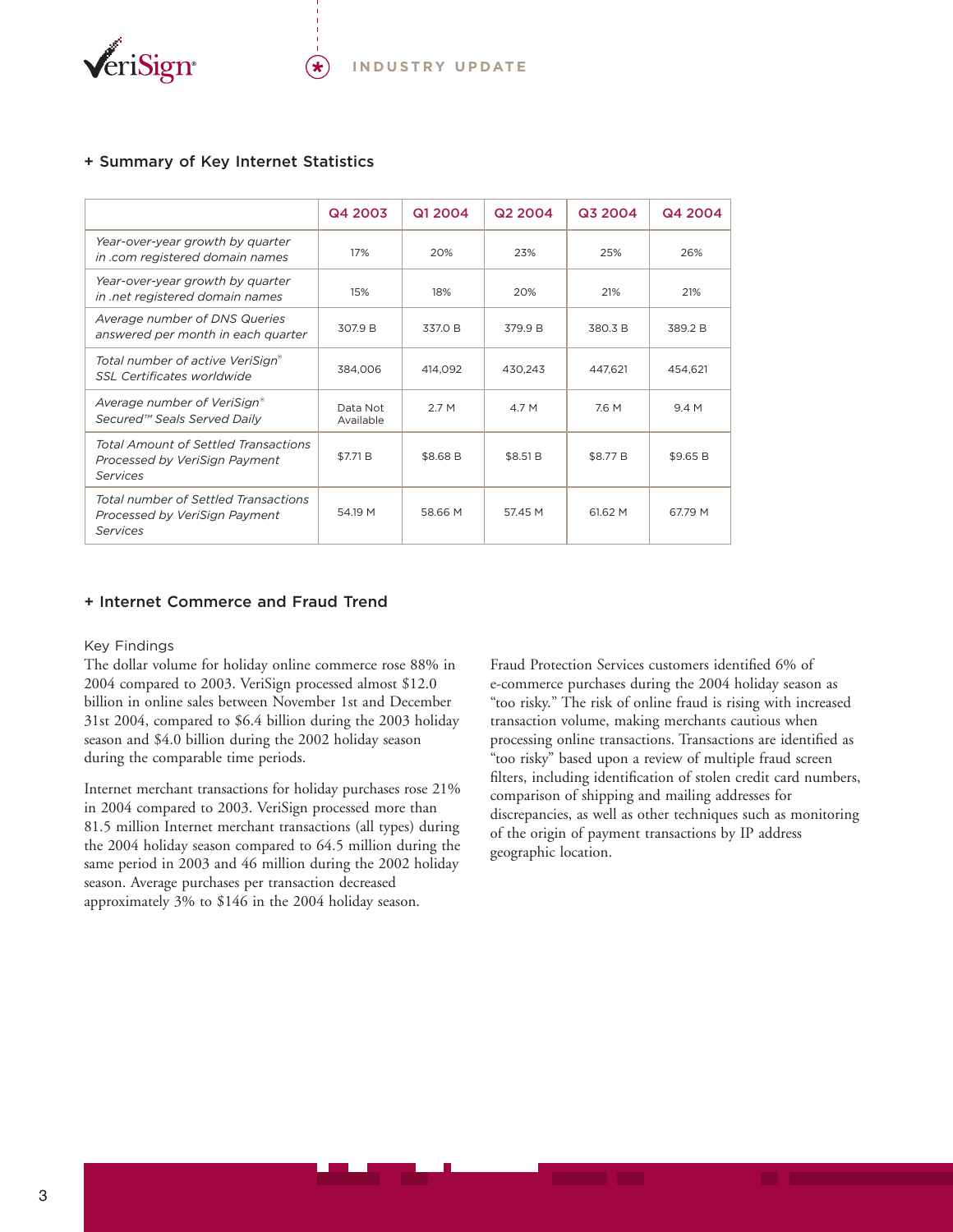#### **INDUSTRY UPDATE**

# **EriSign**



 $\star$ 

This chart represents all payment transactions that were processed by VeriSign Payment Services during the time periods indicated, including settled transactions.

#### Strong Growth

VeriSign data shows continued strong growth in e-commerce with dramatic increases during the holiday season in 2004. VeriSign data recorded an average of 39% greater transaction volume online as compared to 2003 and an astounding 97% when compared to 2002. Several factors could account for this increase:

- Increasing customer confidence in shopping online
- Increased broadband and high-speed Internet access penetration across the U.S.
- Wider availability of cheaper goods online
- Greater numbers of consumers becoming less tolerant of crowded shopping malls
- An increasing number of rural consumers shopping online for goods they cannot get locally

The peak shopping period is still the days around Thanksgiving. For brick-and-mortar merchants, the Friday after Thanksgiving is traditionally the biggest shopping day of the year. (This day is nicknamed "Black Friday," as it has traditionally been the day retailers' books move out of the red and into the black).

However, for Internet merchants, the Monday after Thanksgiving appears to be the biggest shopping day. For the past three years, the most transactions per day have been completed on the Monday after Thanksgiving. Mondays in general remain one of the busiest days for online holiday shopping. It is possible that consumers are going to shopping malls over the weekend to pick out what they want, and then going online to complete their purchase when they get back to their offices on Monday. VeriSign recorded an increase of over 25% growth in 2003 and over 120% growth in 2004 on each Monday after Thanksgiving, as compared to 2002. The increased growth continued up until December 20th – five days before Christmas, after which it dropped to the normal number of transactions for December.

The highest single transaction day of the season in 2004 was December 1st, with close to 2 million transactions. In past years, we recorded a decline in shopping on Christmas day and lower volume over weekends. In 2004, Christmas fell on Saturday, which compounded these two effects and lead to the lowest transaction volume on Christmas day in three years.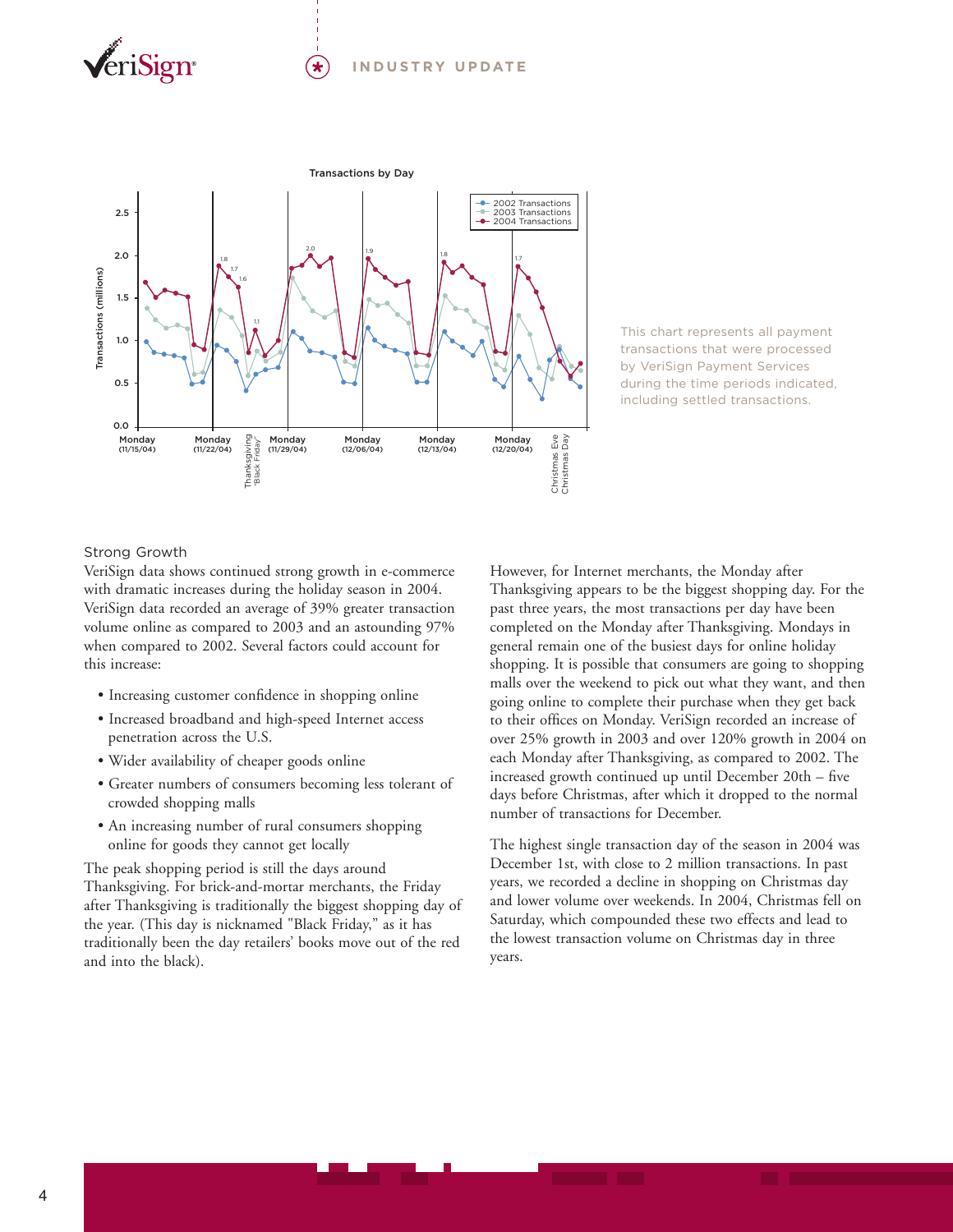





Game Stores and Gift Shops Post Highest Growth in 2004





This chart represents the growth in average purchase price based on all the settled transactions of the merchants in each Industry category over the holiday season, as compared to 2003.



These two charts were generated by examining the top 1000 transacting merchants of 2004 (as measured by number of settled transactions). The top 1000 merchants were then grouped into Industry categories based on popularity over the holiday season.

When comparing results from 2004 to those of 2003, Game Stores growth in average purchase price was weak, possibly due to increased pricing pressures in the market place as well as the short product lifecycle. This is reflected in the slow increase in the average purchase price from \$22 in 2002 to \$25 in 2003 and \$26 in 2004. Consumer Electronics in 2003 showed a 19% growth in transactions, but in 2004 experienced a shrinkage of 27%. This could be due to the slim margins and heavy competitive market forces that are usually associated with the industry. It is possible that the brick-and-mortar companies are matching or beating online prices.

Consumer Electronics has demonstrated a steady increase in average purchase price from \$147 in 2002 to \$ 171 in 2003 and then \$182 in 2004. Interestingly, the average purchase price in the Gift Shop category saw a significant uptake. In 2003, the average purchase price grew 12% to \$24, but in 2004 the average purchase price jumped a dramatic 83%, to \$140. This increase could be due to the wider selection of goods available to consumers and to an increased level of confidence in the security of online shopping due to the availability of strong fraud-protection solutions.

Charities saw their average donation increase from \$107 in 2002 to \$121 in 2003. In 2004, charities experienced a 19% increase in the average donation, to \$150. This increase could be attributed to the widespread effort to help those affected by the Tsunami in South Asia.

Digital Music has recorded consistent declines in growth and average purchase price. In 2002 the average purchase price was \$39, in 2003 it dropped to \$35, and in 2004 the average purchase price was \$32, a drop of 9%. This could be due to increased competition in the market place as more vendors are offering access to music downloads at a lower price.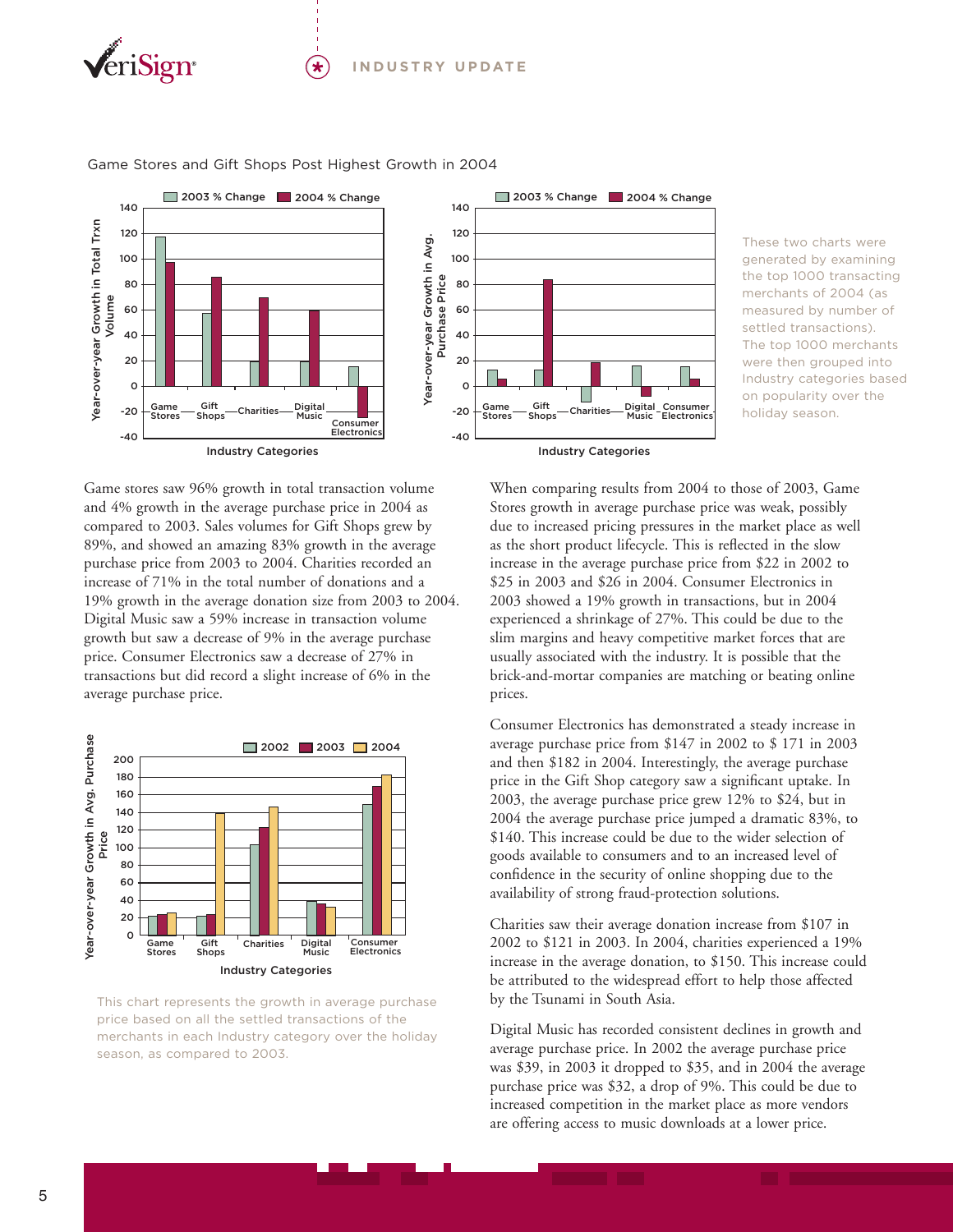#### **INDUSTRY UPDATE**





These two charts were generated by examining the number of transactions that were processed by VeriSign Fraud Protection Services from November 1st to December 31st, 2004. Data was analyzed for transactions that were automatically accepted, rejected or marked for review. Reviewed transactions were either accepted or rejected based upon decisions made by the merchant.

#### **Merchants Continue to Favor Automation Over Manual**

**Review:** As more and more merchants begin to enter and expand their online businesses, they must also understand the trade-off between increased automation and greater human oversight. Data for the 2004 holiday season demonstrates a tendency for merchants to favor automation over human oversight. In 2003, 90% of transactions automatically passed fraud screening. In 2004, almost 88% automatically passed fraud screening.

Merchants eventually accepted about 84% of the transactions analyzed for manual review. This is markedly higher than 70% in 2003. This significant change could be due to merchants using their human oversight as the final decision maker for accepting legitimate sales rather than relying too heavily on automated technologies. Increased fraud education in the market place in 2004, as well as a greater prevalence of fraud in 2003, might have provided the impetus for merchants to use their human oversight as the definitive decision maker, in order to more effectively avert risk.

Top Countries by Volume of Fraudulent Transactions

| TOP COUNTRIES BY TOTAL VOLUME OF<br><b>FRAUDULENT TRANSACTIONS</b> |                                            |  |  |
|--------------------------------------------------------------------|--------------------------------------------|--|--|
| <b>Quartile Ranking</b>                                            | Country                                    |  |  |
| 4th - Highest                                                      | Romania, United States of America, Vietnam |  |  |
| 3rd                                                                | Canada, Germany, United Kingdom            |  |  |
| 2 <sub>nd</sub>                                                    | France, Hong Kong, Sweden                  |  |  |
| 1st - Lowest                                                       | Turkey                                     |  |  |

*Q* determined by the IP address used in the payment transaction. The top-10-countries-of-origin ranking is derived from sorting fraudulent transactions processed by the VeriSign Fraud Protection Services during Q4 2004.The country-of-origin is It is possible that hackers use proxies or break into ISP infrastructure in other countries to hide their true origin.

Romania, the United States of America, and Vietnam are in the highest quartile ranking for total volume as a source of fraud over the 2004 holiday period. New entrants to the list are Vietnam, Romania, Hong Kong, and Sweden, while Indonesia, Israel, India, Nigeria, and Malaysia are absent when compared to the 2003 holiday period. The United States remains one of the highest-ranking sources of fraud in terms of transaction volume.

The increase in new entrants is possibly due to the continued penetration of high-speed networks into the infrastructure these countries, providing the impetus for fraudsters to exploit less protected Internet Service Providers (ISP). Also, as the Internet expands its reach globally, more merchants are willing to take additional risks and expand their businesses to increase revenue. Some merchants still choose to restrict ecommerce sales to the U.S. market, which is a strategy that limits revenue in the long run. Merchants who seek additional revenue by expanding globally should also employ an automated, intelligent fraud solution. Coupling manual review and stronger intelligence allows merchants to easily expand their e-commerce business globally, while increasing security.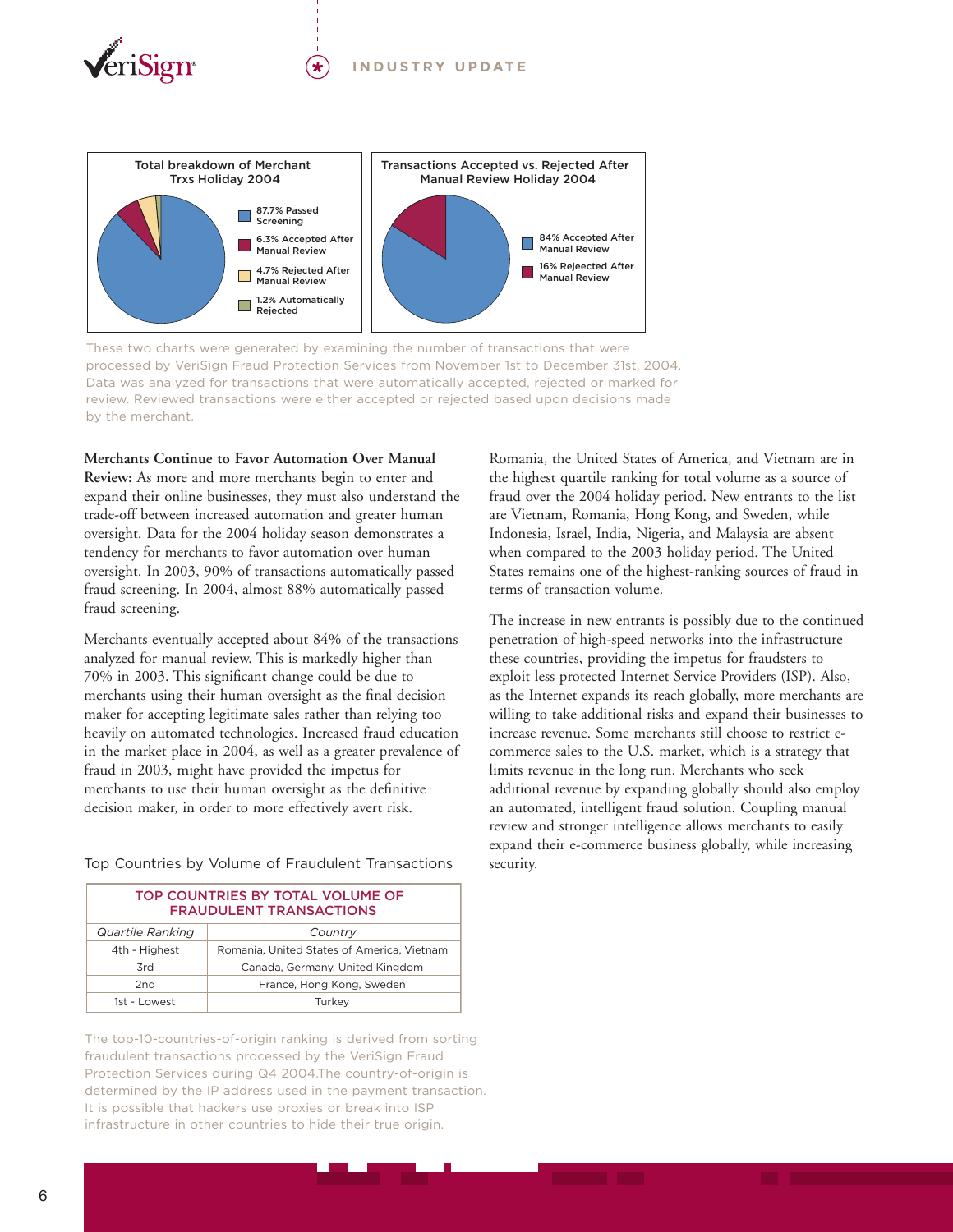



Top Countries by Percentage of Fraudulent Transactions

|                         | TOP COUNTRIES BY PERCENTAGE OF<br><b>FRAUDULENT TRANSACTIONS</b> |
|-------------------------|------------------------------------------------------------------|
| <b>Quartile Ranking</b> | Country                                                          |
| 4th - Highest           | Belarus, Slovenia, Vietnam                                       |
| 3rd                     | Jordan, Lithuanian, Mauritania                                   |
| 2nd                     | Croatia, Poland, Ukraine                                         |
| 1st - Lowest            | Morocco                                                          |

The list for top countries by percentage of fraudulent transactions for 2004 is completely different from the equivalent list for 2003. Belarus, Slovenia, and Vietnam are in the highest quartile as a source of fraudulent transactions over the 2004 holiday period.

The top-10-countries-by-percentage-of-fraudulenttransactions ranking is derived by calculating the ratio of fraudulent transactions to the total number of transactions originating from the same region. The country-of-origin is determined by the IP address used in the payment transaction. It is possible that hackers use proxies or break into ISP infrastructure in other countries to hide their true origin.

#### **+ Phishing Attacks**

In the July 2004 report we explain in detail how phishing attacks work. Basically there are two critical elements to every phishing attack:

#### **1. Capture Site**

The capture site is the machine that obtains the stolen access credentials from the victims. This is almost always a Web site and is typically located on some form of an anonymous host.

#### **2. Advertisement**

It is unlikely that victims will discover a phishing attack site by chance so advertising the capture site is usually required. The advertisement usually impersonates the true identity of the site that the capture site resembles. The most common impersonation mechanisms are spam and domain name registrations.

In most cases, perpetrators use a series of anonymous hosts to avoid identification. It is equally important for the perpetrator to conceal the creation of the capture site, the source of phishing spam, and the recovery of encrypted data. In reviewing some 350 phishing attacks over Q4 2004, The VeriSign® Phishing Response Service team discovered that the capture sites for these attacks were distributed geographically over 37 countries. This distribution makes it extremely difficult to limit the harm some of these phishing attacks can incur, as capture-site shut-down may take a long time. It requires bridging foreign policies, language, and business practices. It also requires strong foreign alliances with ISPs and law enforcement agencies.



This chart depicts the location of the capture sites in 350 phishing attacks reviewed in Q4 2004 by the VeriSign Phishing Response team.

58% of the capture sites are located outside of the US which is higher than the 37% reported for the first half of 2004 in the July 2004 Internet Security Intelligence Briefing. This is exactly as VeriSign expected, given that shutting down capture sites hosted in foreign countries is far more difficult than those hosted domestically. However, the United States still continues to host the highest number of phishing capture sites. 11 countries hosted more than 82% of the capture sites, with the remaining capture sites being hosted in 26 countries.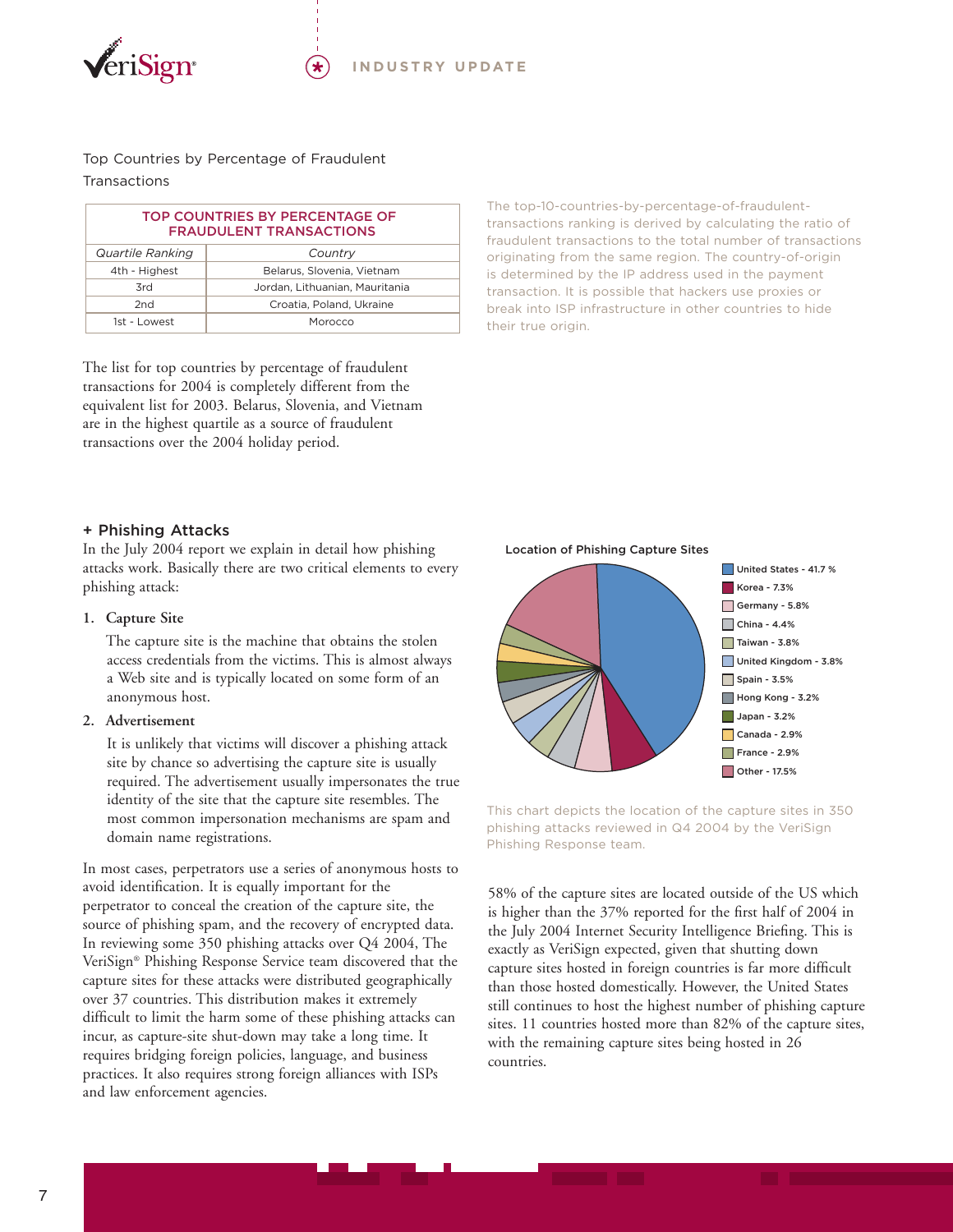

#### **+ Threats and Trends**

New security threats continue to increase in volume at a staggering pace. In reviewing Q4 2004, VeriSign observed a record number of new exploits, worms, and viruses, often appearing on public networks within days or hours of the release of proof-of-concept exploit code.

Fortunately for all potential victims, exploits of late have relied on users having to "click here." The most far reaching and damaging worms during the past few years, worms like Code Red, Blaster, Slammer and Sasser have all been able to propagate on their own, without user interaction. These worms targeted vulnerabilities in applications left running and exposed on perimeter servers, though they were almost always successful in finding their way inside corporate firewalls via mobile users, laptop-carrying consultants, or poor demilitarized zone (DMZ) design. "Click-here"-based attacks exploit vulnerabilities within a desktop system, an area inside the corporate firewall, and are therefore historically considered difficult for an attacker to penetrate. While we have seen clickhere style trojans for many years, this past quarter gave rise to a record number of new variants.

Users are inundated with pop-up windows, spam, and Instant Messenger links, all prompting click-through for some type of reward, while in reality they are prompting infection. To date, these attacks have largely resulted in more spam, but worse, phishers have used these same techniques to install keystroke loggers, and it is possible that a doomsday worm, set to go off at a future date, could be installed using such methods.

Hostile and compromised advertisement banners represent another point of entry for such trojans and are a much more challenging problem to address. To date the Internet community has been largely effective at self policing banner ads, however this solution does not provide 100% coverage, nor does it address zero-day infections. Anti-virus firms work around the clock to keep desktop systems protected against these click-here trojans, and while effective on the corporate front, un-protected home users are still highly vulnerable to attack.

In addition, an increasing variety of devices are being targeted for attack. Bluetooth phones, Web-cams, printers, and other networked hardware are all being used as platforms for various forms of malware. Organizations and home users need to consider these devices, as well as handhelds, game-systems, security-systems, and anything IP-enabled, as part of their normal security policy. User education and vigilant, preferably layered anti-virus protection are the strongest defenses against such threats.

Conventional passwords are becoming obsolete One of the more alarming trends seen this quarter is that conventional passwords (eight characters or less in length, regardless of the complexity), are now considered short, and no longer secure. Worms capable of carrying out dictionary and brute-force attacks are becoming more common, as well as a new style of attack, known as the pre-computation attack. With the advent of faster CPUs, along with cheap storage, attackers have now computed all possible eight character passwords, hashed them, and store them for convenience on a DVD. Even complex passwords like 1l0veY0u, can now simply be looked up from their hash. Several Web sites will even recover a password for you based on the hash.

Fortunately, there are other options. Using long passwords or "pass phrases" is a simple and effective solution. Using a password like, "I love my house on the main street" is not only easy to remember, but computationally secure. One-time passwords are another useful alternative and should be considered seriously.

| TOP 10 REGIONS OF SECURITY EVENTS<br><b>GENERATED IN Q4 2004</b> |                                                                  |  |  |
|------------------------------------------------------------------|------------------------------------------------------------------|--|--|
| Source Country                                                   | Percentage of the Top 10 regions<br>of Security Events Generated |  |  |
| <b>United States</b>                                             | 79.28%                                                           |  |  |
| Canada                                                           | 5.65%                                                            |  |  |
| Korea                                                            | 2.48%                                                            |  |  |
| United Kingdom                                                   | 2.36%                                                            |  |  |
| Russia                                                           | 182%                                                             |  |  |
| Germany                                                          | 1.52%                                                            |  |  |
| Israel                                                           | 1.47%                                                            |  |  |
| Japan                                                            | 1.43%                                                            |  |  |
| India                                                            | 1.35%                                                            |  |  |

Security Events are measured by the number of alerts generated by security devices that are monitored and managed through VeriSign® Managed Security Services (MSS). VeriSign MSS manages intrusion detection systems, intrusion prevention systems, and firewalls that reside either at the perimeter or inside the customers' network.

The United States and Canada are once again the primary sources of security events generated. These two countries have consistently remained at the top since Q4 2003. Compared with the top ten in Q4 2003, new regions in Q4 2004 are Taiwan, Korea, Russia, and Israel. The regions that dropped off the Q4 2003 list are The Netherlands, Australia, China, and Uruguay. Interestingly, China, France, and Italy were among the top regions for Q3 2004 and have since been replaced by Taiwan, Israel, and India.

In comparing the top regions of security events generated and the top regions in which phishing capture sites are located, one cannot help but notice how closely the two lists match.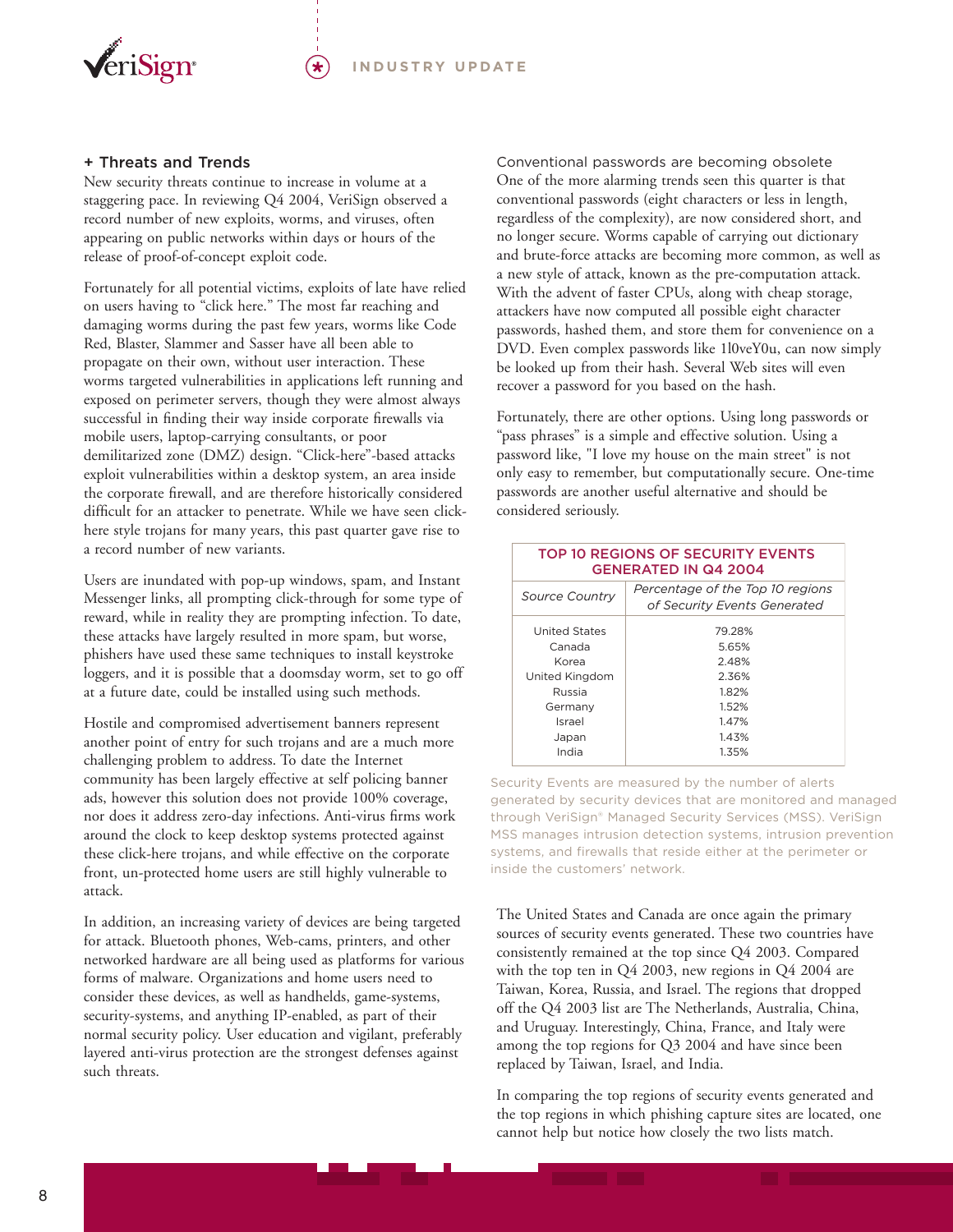

#### Top Attacks seen during Q4 2004

| <b>RANK</b>              | OCTOBER 2004                                                                             | <b>NOVEMBER 2004</b>                                                                     | DECEMBER 2004                                                                            |
|--------------------------|------------------------------------------------------------------------------------------|------------------------------------------------------------------------------------------|------------------------------------------------------------------------------------------|
| $\mathcal{I}$            | NNTP article post without<br>path attempt                                                | NNTP article post without<br>path attempt                                                | Netscape NSS SSLv2 library<br>Client Hello with pad challenge<br>length overflow attempt |
| $\overline{c}$           | Netscape NSS SSLv2 library<br>Client Hello with pad challenge<br>length overflow attempt | Netscape NSS SSLv2 library<br>Client Hello with pad challenge<br>length overflow attempt | NNTP article post without path<br>attempt                                                |
| 3                        | Microsoft SSLv3 library invalid<br>Client Hello attempt                                  | Microsoft SSLv3 library invalid<br>Client Hello attempt                                  | Microsoft SSLv3 library invalid<br>Client Hello attempt                                  |
| $\overline{\mathcal{A}}$ | MS-SQL version overflow<br>attempt                                                       | RPC portmap request NFS<br><b>UDP</b>                                                    | Half-open SYN attack                                                                     |
| 5                        | Netscape NSS SSLv2 library<br>Client Hello challenge length<br>overflow attempt          | MS-SQL version overflow<br>attempt                                                       | Netscape NSS SSLv2 library<br>Client Hello challenge length<br>overflow attempt          |
| 6                        | RPC portmap request NFS<br><b>UDP</b>                                                    | MS-PCT Client Hello overflow<br>attempt                                                  | RPC portmap request NFS<br><b>UDP</b>                                                    |
| $\overline{7}$           | ICMP Ping Flood                                                                          | Netscape NSS SSLv2 library<br>Client Hello challenge length<br>overflow attempt          | MS-PCT Client Hello overflow<br>attempt                                                  |
| 8                        | NNTP version overflow<br>attempt                                                         | RPC mountd UDP unmount<br>request                                                        | MS-SQL version overflow<br>attempt                                                       |
| 9                        | MS-SQL stack based overflow<br>attempt                                                   | RPC mountd UDP export<br>request                                                         | <b>ICMP Ping Flood</b>                                                                   |
| 10 <sup>2</sup>          | Port Zero traffic detected                                                               | NNTP version overflow<br>attempt                                                         | RPC mountd UDP unmount<br>request                                                        |

This table shows the unique signatures that were triggered by VeriSign customers' intrusion detection systems that VeriSign Managed Security Services has under management.

Application and network reconnaissance remain a steady source of security events as can be seen by the Half-open SYN attack, Port Zero traffic detected and ICMP Ping Flood.

Both humans and worms continue to scan for systems which are un-patched for common exploits, contributing a large percentage of the total security events volume. These vulnerabilities tend to cluster around a few major themes: RPC, SSL, and SQL vulnerabilities.

In addition to reconnaissance, most security events are being generated by worm propagation attempts, such as "MS-SQL version overflow" attempt and "MS-PCT Client Hello overflow" attempt. During Q4 2004, VeriSign counted over 680,000 "MS-SQL version overflow" attempts and over 375,000 "MS-PCT Client Hello overflow" attempts.

Also, there are many Unix attacks that are still being attempted against the previous Netscape SSL, Sun RPC, and NNTP vulnerabilities. This shows that once exploit codes are available, they remain a constant threat against un-patched systems. Therefore, one has to remain diligent when providing Internet access to legacy systems or when performing backup recovery, which may revert to an un-patched system.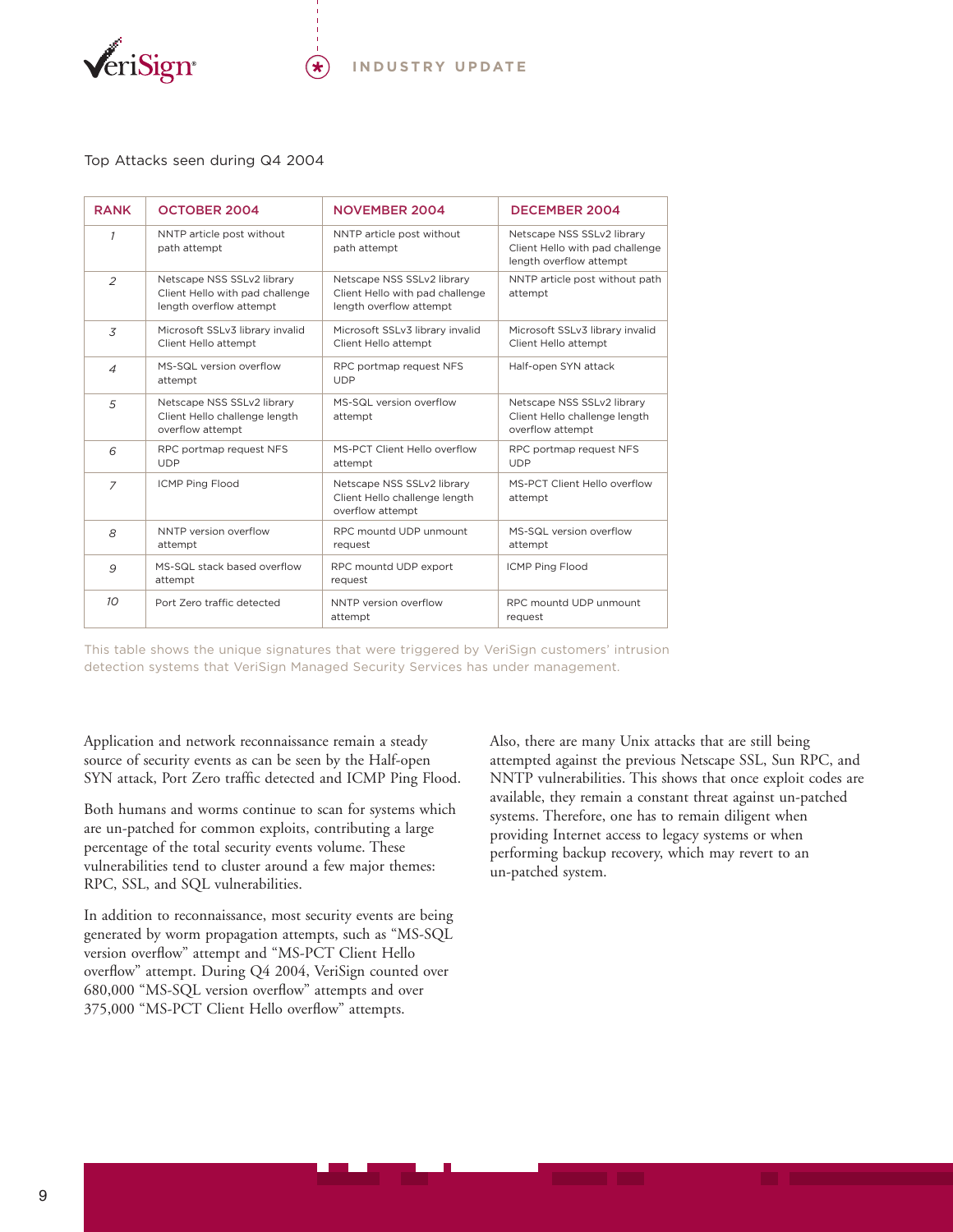



#### **+ Internet Usage and Security**

Growth in Domain Name Registration In 2004, the .com top-level domain grew (for the year) over 25% and the .net top-level domain grew over 20%, showing continued strong demand and usage of these domains.



This chart depicts the growth in Q4 2004 of the total number of ASCII domain names registered in the .com and .net top-level domains as compared to Q4 2003.

In operating the generic Top-level Domain Registries (gTLD) for .com and .net, VeriSign processes more than 14 billion queries, on average, each day. Domain names ending in .com represent the largest percentage of domains in the world; approximately 40 million domains currently end in .com. While .net domains currently number around 5 million, a significant portion of the Internet relies on .net, making it one of the world's most valuable communications networks.

Growth in SSL Certificates

The number of active VeriSign® SSL Certificates worldwide continues to grow, with more than 15% growth in 2004 over 2003.

| Total number of                                                | 2004    |         |         |         |
|----------------------------------------------------------------|---------|---------|---------|---------|
| <b>Active VeriSign</b><br><b>SSL</b> Certificates<br>Worldwide | O1      | Q2      | O.3     | Q4      |
|                                                                | 414.092 | 430.243 | 447.133 | 454.621 |

Continued Dramatic Growth in Secured Seals Served



This chart represents the average number of unique visitors that access a web page displaying a VeriSign Secured Seal on a daily basis, within any ten day period.

There is a continued dramatic increase in the number of verifications of secure sites, reaching well above 9 million verifications per day in Q4 2004, indicating a continued strong demand among Web site operators for the endorsement implied by the VeriSign Secured Seal and the increasing behavior of online shoppers to conduct transactions only with secured Web sites.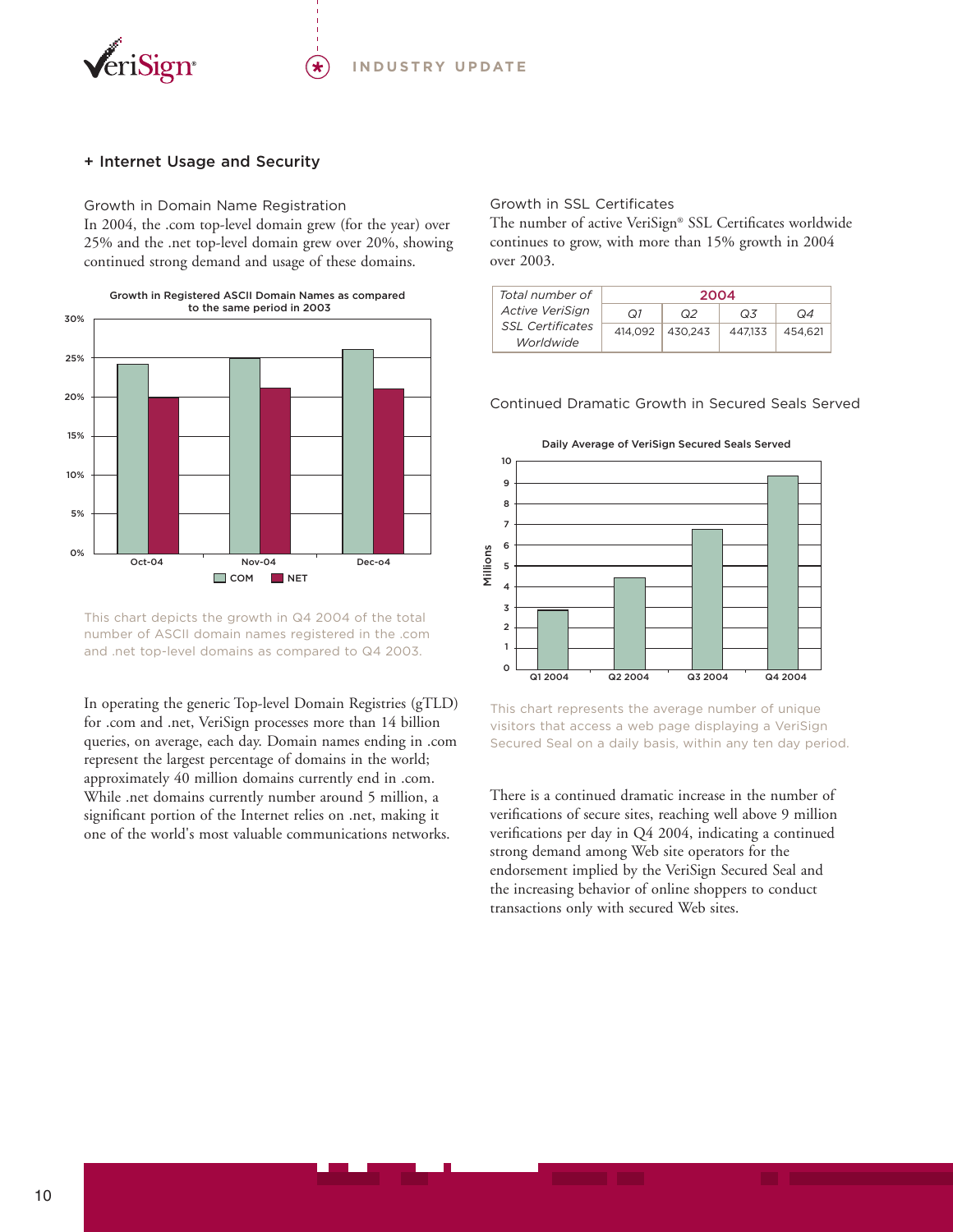

Continued steady growth in DNS Queries The total number of Domain Name System queries answered by the entire generic Top Level Domain constellation, in Q4 2004 fluctuated between 380 and 400 billion queries per month. This is higher than in July 2004 by about 30 billion queries and is an astonishing 80 billion queries more than what was answered in December 2003. This clearly indicates that there is a continued healthy growth in Internet usage.



The chart above depicts the total number of DNS queries (for .com and .net) answered by the entire gTLD constellation (15 geographically diverse DNS servers that direct most of the Internet's traffic). In addition, this graph includes the total number of queries that were answered by the 3 Internet Root Servers managed by VeriSign.



#### DNS Queries by Type (Email vs. all others)

This chart depicts the distribution of the total number of DNS queries on a daily basis by type.

The number of email-based DNS queries (MX query type) continues to track all the other types of DNS queries evenly, at roughly 13%. This is much lower than the 19-24% range reported for Q3 2004, but in line with the 14% reported for Q4 2003. This drop in email-based DNS queries over the fourth quarter of each year (2003 and 2004) may be attributed to the holidays (and some company shutdowns) reducing the amount of business email.

The noticeable increase in the total number of queries around December 5th 2004 and January 16th 2005 was due to a domain misconfiguration by a third-party for a few hundred domains, which resulted in the extra traffic to the VeriSign DNS Service.